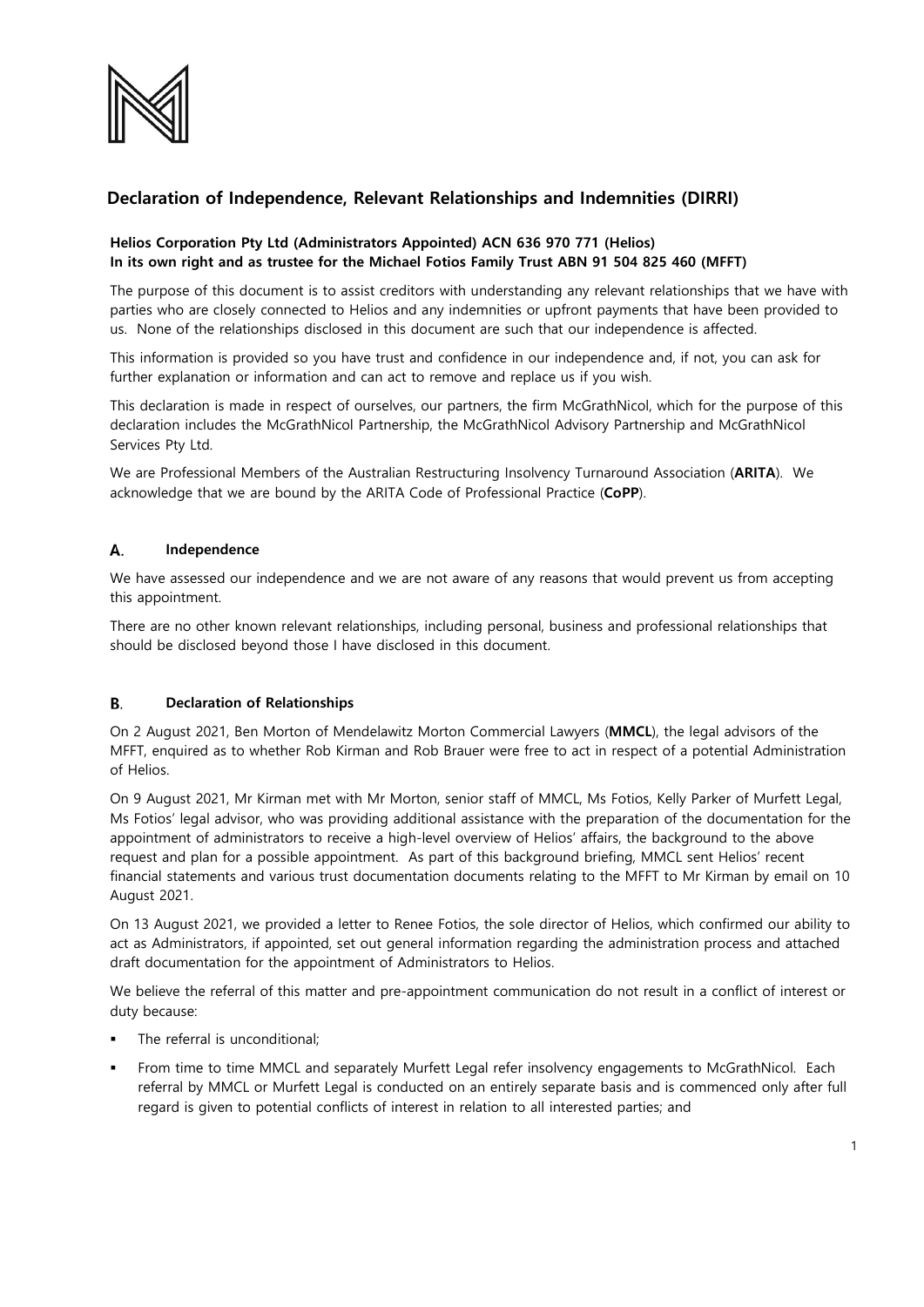

 All communications were limited to obtaining background facts on Helios to check conflicts and understand the company and trust, which were necessary from a planning perspective. This does not impact on our independence and does not result in any duty owed that would conflict with our duties as Administrators.

There is no expectation, agreement or understanding with us regarding the conduct of the Administration and we are free to act independently and in accordance with the law and applicable professional standards.

On 19 August 2021, Ms Parker advised that the appointment of administrators was expected imminently, and we provided our consent to act as administrators. Shortly thereafter, Ms Fotios effected our appointment as administrators.

The meetings and communications with the director Ms Fotios and the legal advisers MMCL and Murfett Legal were for the purpose of:

- gaining a high-level understanding of the current financial position of Helios;
- discussing the types of assistance McGrathNicol could provide to Helios, including providing an overview of the various insolvency processes, including the voluntary administration process; and
- providing a consent to act.

In our opinion, these communications do not result in a conflict of interest or duty because :

- It is recognised by the Courts and the ARITA CoPP that pre-appointment advice on the insolvency process and available options is necessary and does not amount to an impediment to accepting an appointment; and
- The nature of the advice provided, which was focused on gathering factual background and explaining insolvency options, was such that it would not be subject to review and challenge during the course of the Administration. Nor would the advice influence our ability to be able to fully comply with the statutory and fiduciary obligations associated with the Administration in an objective and impartial manner.

### $C_{\cdot}$ **Declaration of Relationships**

Within the previous two years, have we, or our firm, had a relationship with:

| <b>Name</b>                                                  | Nature of relationship                                                                                                                                                                                                                                         | <b>Reasons</b>                                                                                                                                                                                                                                                                                                                                                                                            |
|--------------------------------------------------------------|----------------------------------------------------------------------------------------------------------------------------------------------------------------------------------------------------------------------------------------------------------------|-----------------------------------------------------------------------------------------------------------------------------------------------------------------------------------------------------------------------------------------------------------------------------------------------------------------------------------------------------------------------------------------------------------|
| Whitestone<br>Mining Services<br>Pty Ltd (In<br>Liquidation) | Rob Kirman and Rob Brauer were<br>appointed Liquidators of<br>Whitestone Mining Services Pty<br>Ltd (In Liquidation) (Whitestone)<br>by the Federal Court of Western<br>Australia on 30 April 2019.<br>Helios and MFFT are related to<br>Whitestone by way of: | We do not believe this relationship results in a<br>conflict of interest or duty because:<br>Clause 6.11 of the ARITA Code of Professional<br>$\blacksquare$<br>Practice provides that, whilst the potential for a<br>conflict of interest may arise in 'group'<br>circumstances, this must be considered in light<br>of the commercial and practical benefits of a<br>mutual liquidator being appointed; |
|                                                              | The common involvement of<br>Michel Fotios who is a director<br>of Whitestone and the former<br>Trustee and a beneficiary of<br>the MFFT;                                                                                                                      | The Administrators are of the view that<br>$\blacksquare$<br>appointment to both companies will have<br>benefits to the conduct of the appointment,<br>including cost-savings and enabling an as<br>accurate as possible view to be obtained of the                                                                                                                                                       |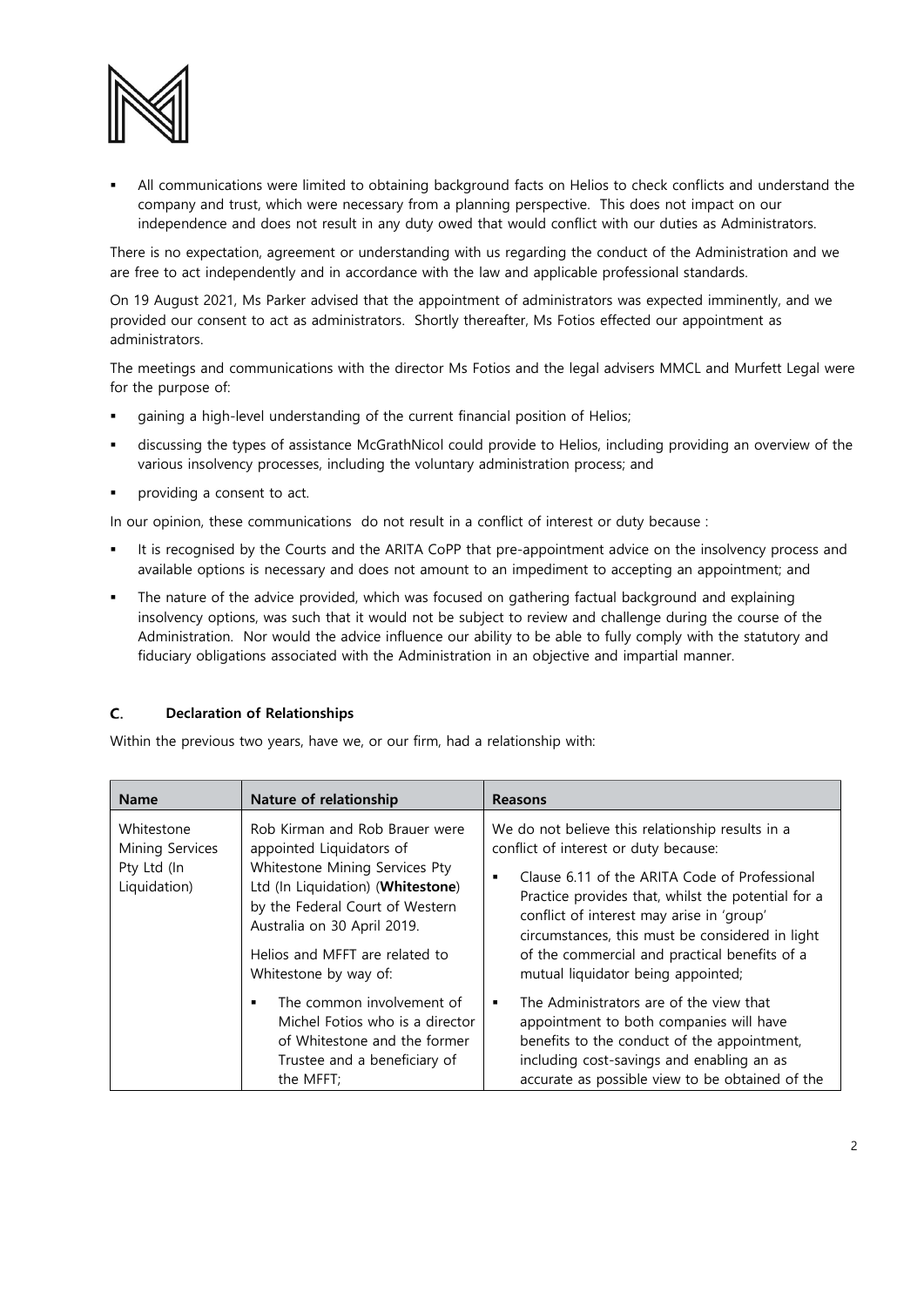

|                                       | Loans payable from MFFT to<br>Whitestone of \$16,038 and<br>\$10,165, as a result of funds<br>paid by Whitestone on behalf<br>of MFFT; and<br>A loan receivable from<br>Whitestone by MFFT of<br>\$80,000.                                                                                                                                                                                                                                                                                                                                          | activities and financial position of the companies<br>as a whole; and<br>The loans and monies owing between Helios<br>$\blacksquare$<br>and Whitestone do not appear to be disputed<br>and are unlikely to be contentious. Should this<br>not be the case, there are remedies that would<br>be considered and implemented to resolve any<br>potential conflict.                                                                                                                                                                                                                                                                                                                                                                                                                                                                                                                                                                                                                                                   |
|---------------------------------------|-----------------------------------------------------------------------------------------------------------------------------------------------------------------------------------------------------------------------------------------------------------------------------------------------------------------------------------------------------------------------------------------------------------------------------------------------------------------------------------------------------------------------------------------------------|-------------------------------------------------------------------------------------------------------------------------------------------------------------------------------------------------------------------------------------------------------------------------------------------------------------------------------------------------------------------------------------------------------------------------------------------------------------------------------------------------------------------------------------------------------------------------------------------------------------------------------------------------------------------------------------------------------------------------------------------------------------------------------------------------------------------------------------------------------------------------------------------------------------------------------------------------------------------------------------------------------------------|
| Investmet Limited<br>(In Liquidation) | Rob Brauer and Rob Kirman were<br>appointed Liquidators of<br>Investment (In Liquidation)<br>(Investmet) by the Federal Court<br>of Western Australia on 19<br>February 2020<br>Helios and MFFT are related to<br>Investmet by way of:<br>The common involvement of<br>Michael Fotios who was a<br>director of Investmet, is<br>recorded as a shareholder of<br>Investmet (in an unknown<br>capacity) and is the former<br>Trustee and a beneficiary of<br>the MFFT; and<br>Loans / trade creditors<br>payable by Investmet to MFFT<br>of \$80,328. | We do not believe this relationship results in a<br>conflict of interest or duty because:<br>Clause 6.11 of the ARITA Code of Professional<br>Practice provides that, whilst the potential for a<br>conflict of interest may arise in 'group'<br>circumstances, this must be considered in light<br>of the commercial and practical benefits of a<br>mutual liquidator being appointed;<br>The Administrators are of the view that<br>$\blacksquare$<br>appointment to both companies will have<br>benefits to the conduct of the appointment,<br>including cost-savings and enabling an as<br>accurate as possible view to be obtained of the<br>activities and financial position of the companies<br>as a whole; and<br>The loans and monies owing between Helios<br>$\blacksquare$<br>and Whitestone do not appear to be disputed<br>and are unlikely to be contentious. Should this<br>not be the case, there are remedies that would<br>be considered and implemented to resolve any<br>potential conflict. |